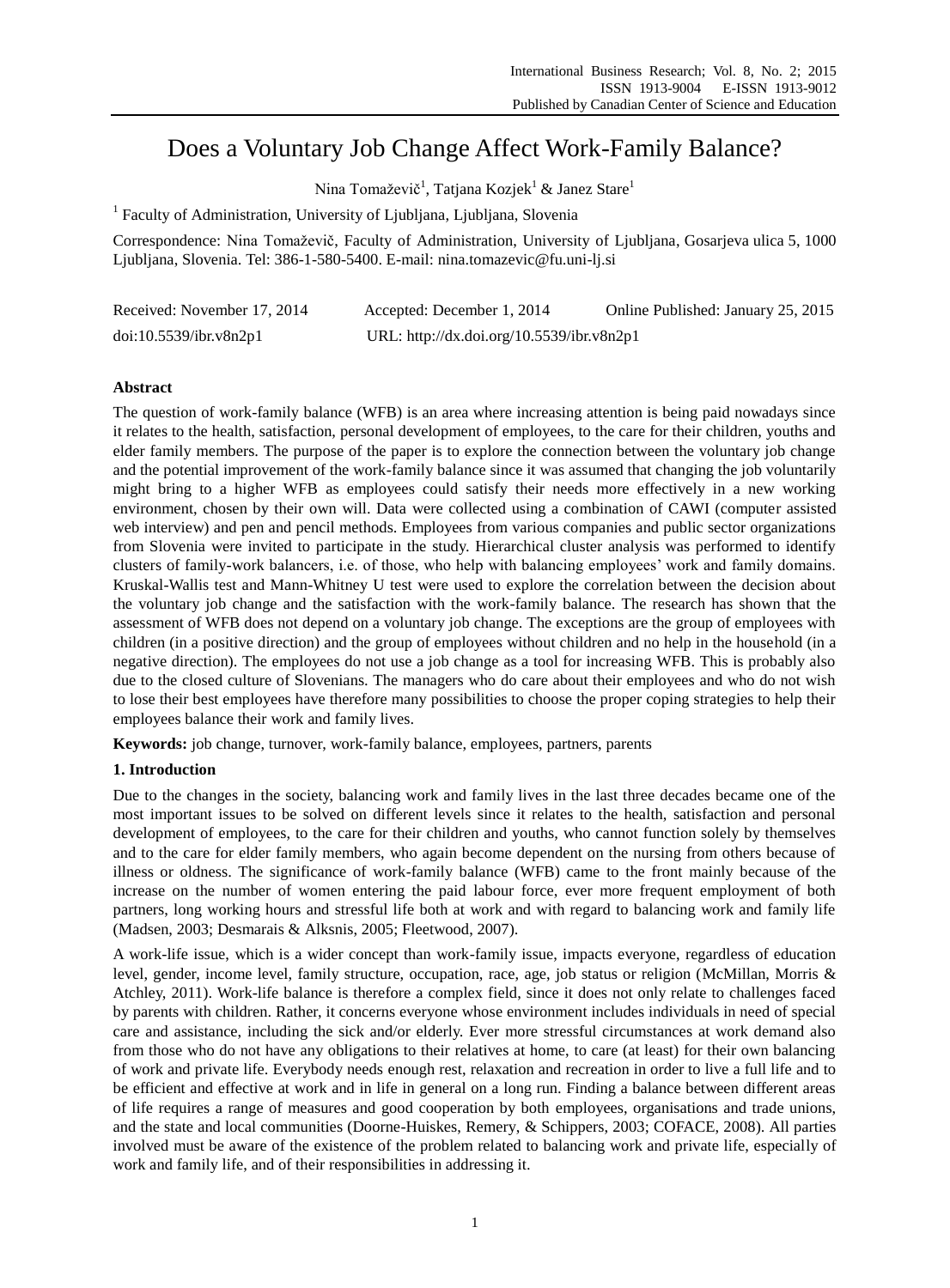On the basis of that we were interested in the responsibility the employees have to efficiently and effectively balance their work and family obligations. The purpose of our study was to find out whether a voluntary job change is a way to "escape" the unsatisfactory circumstances regarding combining the work and family issues and to improve work-family balance or not. *First*, we investigated whether a voluntary job change impacts the assessment of work-family balance*. Second*, we examined who helps employees balancing their work and family life, *third,* we were interested in whether the type of help impacts the work-family balance assessment and *fourth*, whether there are any differences in the work-family balance assessment by those who voluntarily changed their job, analysed by clusters.

An important aspect of the paper is also that it clearly separates the voluntary turnover from the involuntary turnover and thus remedies a potential confusion in studies that have investigated a turnover measure that did not distinguish between voluntary and involuntary turnover (Clausen & Borg, 2010; Moen, Kelly, & Hill, 2011).

The terms job change and turnover will be used alternately in the paper, depending on the context and the emphasis the authors will make at different points. The paper proceeds as follows. Literature review is divided into three main sections. First, the definition and some of previous studies of work-family balance will be described, the second sequence will deal with the topics on who helps employees balance their work-family issues and the third will be formed in order to connect the job change (voluntary turnover) with work-family balance. The research section describes the empirical setting and the analysed data and is followed by the discussion and conclusion.

### **2. Literature Review**

### *2.1 Work-Family Balance*

The paper will focus on a narrower scope of work-life balance (WLB), a work-family balance (WFB) only. The representative of traditional efforts to define WFB Frone (2003) contends that balance occurs when there is a "lack of conflict or interference between the work and family role". Opponents such as Grzywacz and Carlson (2007) define WFB as "the accomplishment of role-related expectations that are negotiated and shared between an individual and his or her role-related partners in work and family domains". Greenhaus, Collins and Shaw (2003) define WFB as "the extent to which individuals are equally engaged in – and equally satisfied with – their work and family roles'. They claim that the definition is broad enough so that it includes both positive and negative balances. To this end, balance becomes a continuum with imbalance (in either role) anchoring one end and balancing (again in either role) the other end. Greenhaus and Allen (2011) state that WFB has to be defined from a custom-tailored perspective; i.e. as the extent to which effectiveness and satisfaction in work and family roles are compatible with an individual"s life values at a given point in time.

Clark (2000) in her "work-family border theory" explains how individuals balance work and home by reducing role conflict and crossing the borders between these life realms, e.g. receiving family-oriented phone calls at work or taking business calls at home. According to that theory (Clark, 2000; Desrochers & Sargent, 2004), work–family balance is defined as "satisfaction and good functioning at work and at home, with a minimum of role conflict". Borders exist between the work and family domains and when these borders are permeable and flexible, individuals can integrate the two domains to achieve balance. Work-family conflict arises when individuals lack sufficient resources to devote to both domains.

Some researchers define work-family balance in terms of work-family conflict and facilitation, e.g. Grzywacz and Bass (2003), stating that work-family conflict maps onto the concept of demands, whereas capabilities are relevant for facilitation. Others have defined WFB as the absence of work-family conflict (Clark, 2001; Salzstein, Ting & Salzstein, 2001). According to Goldsmith (2007) work-family imbalance (conflict) is bi-directional, which means that both affect each other indirectly through distress. Also work seems to have a disruptive effect on family life rather than the way round (Eby, Allen & Brinley, 2005; Geurts, Taris, Kompier, Dikkers, van Hooff & Kinnunen, 2005).

The Lattice Group (2010) claims that the current WL (and WF) models in the USA are organised around an ideal worker immune from family life and personal needs. But individuals with personal needs and a family often cannot perform as ideal workers. Achieving work-family balance is particularly difficult in the case of single-parent families and in the case of older children who are not yet able to look after themselves; therefore the formulation of a work-family balance policy should take into account all those who are not fully capable of looking after themselves (Švab, 2007; OECD, 2008).

Balancing work and family life is thus not only a matter of helping families or women, but a central social issue (Fernández Cordón, 2009). Parasuraman and Greenhaus (2002), Švab (2007) and Thévenon (2008) point out that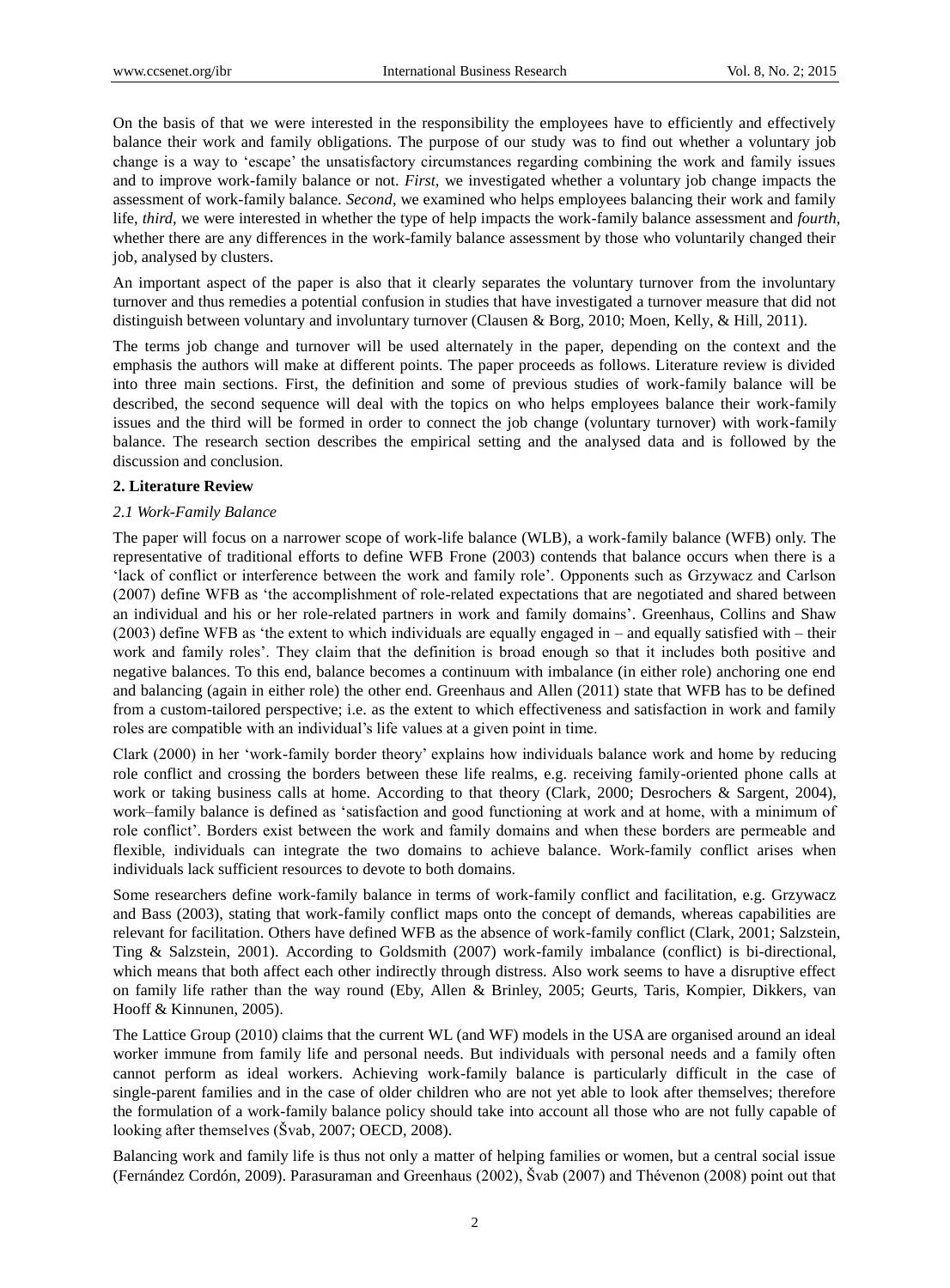when balancing family life and work it is also necessary to take into account the ageing population, meaning that in the future, support should not only be aimed at families with children but also at families caring for elderly relatives.

When an organization is considered as supportive to its employees' family lives (including work-family programs, work-family culture, management support), they tend to experience lower levels of work-family conflict and higher levels of job satisfaction (Lapierre et al., 2008; Fiksenbaum, 2013). Hill (2005) reports also that manager support of employee on the job itself had a stronger relationship to work-family conflict and work-family facilitation than manger support of the parent in family responsibilities.

Empirical studies have identified family-friendly policies and practices as antecedents of work-family balance (e.g., Anderson, Coffey & Byerly, 2002; Premeaux, Adkins & Mossholder, 2007). Workplace flexibility was discovered as an important antecedent of work-family balance (Swanberg, Werner, & McKechnie, 2008). Similarly, our study focused on the impact of voluntary job change on the potential improvement of work-family balance.

Parasuraman and Greenhaus (2002) point out that the majority of studies on WFB are focused on employed men and women who are married or living with a partner or people with children. Single-earner mothers and fathers, single and childless employees with extensive obligations regarding eldercare, blended families with children from both partners" prior marriages, families with shared custody of children and grandparents raising their grandchildren have been omitted from studies. Our study included employees of different statuses (marital status: married, single; household type: living with partners and/or children, living with relatives).

### *2.2 Who Helps Employees Balance Their Work and Family Issues*

Considerable changes in labour force demographics and family composition have taken place in the past few decades, making the challenge of adequately balancing work and family roles one of today"s central concerns for individuals (Valcour, 2007). The problematic of WFB has to be resolved by all involved, i.e. state, local communities, trade unions, employers and employee themselves. Gonyea and Googins (1996) claim that the majority of research in this area has taken place in North America where there is little expectation of a role for the state. Lewis and Smithson (2001), for example, explored employees" expectations of support from the state and employers in five European countries. Our paper will only focus on the activities an employee himself/herself should undertake in order to balance his/her work and family life as effectively and efficiently as possible.

Many authors state that the key role of employees is to communicate their needs and wants regarding WFB to the employers, trade unions and state authorities. If the employees expect the help from the employers, they have to communicate and implement their initiatives in the following spheres (Trefalt & Perlow, 2005; Peus, 2006; European Economic and Social Committee, 2007; Černigoj Sadar et al., 2007; Littig, 2008; EQUAL, 2009; Eurofound, 2009; Novozymes, 2010):

- The needs regarding the organization of nursing for pre-school children (nursing the pre-school kids);
- Wishes regarding shorter working-hours or more flexible schedule;
- (Co)deciding regarding the quantity and place of work;
- Pointing out about the discriminatory employment;
- Balancing three dimensions employee"s job requirements, his/her partner"s job requirements and requirements that arise due to the family issues;
- The needs and wants regarding the help in the household;
- Cooperation in establishing the intergenerational network in an organization;
- Desires regarding socializing outside the working hours, e.g. Trips, picnics with family members, christmas presents for kids etc..;
- Active cooperation in the discussions with employers regarding the termination of maternity leave and returning to work;
- Retaining and upgrading the knowledge while absent;
- Looking for help from employee representatives, internal or external consultants (social workers, lawyers);
- Care for healthy nutrition, relaxation, recreation both at work and in the spare time;
- Care for personal development and training in the fields that support wfb, e.g. Stress reduction, time management etc..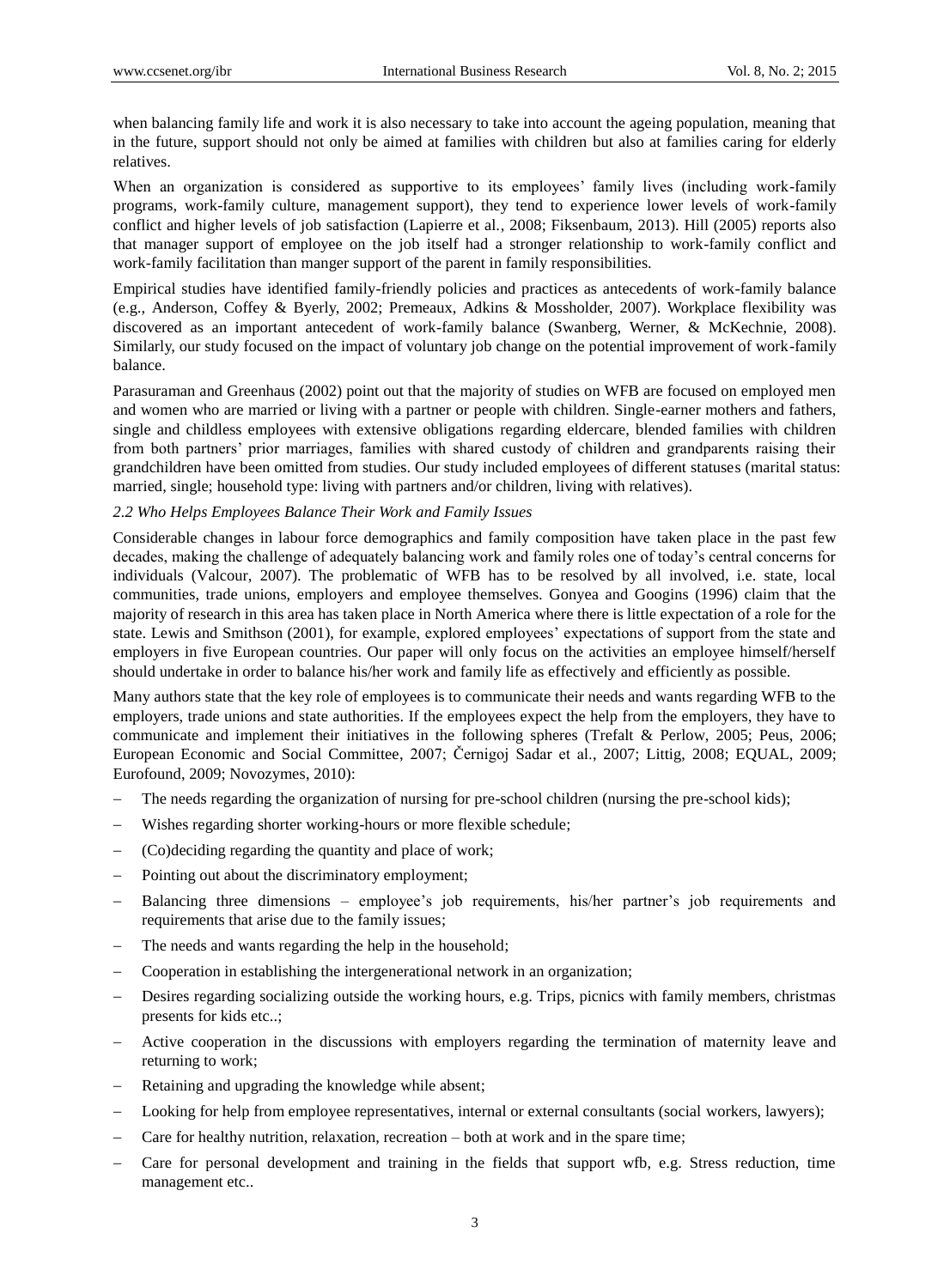The employers should seriously and individually consider the needs and desires of employees and take into account that the needs and desires of an individual employee change over time as the children grow up, e.g. they need parents in the primary and in the secondary school in a different sense compared to the pre-school period. Besides that some employees have and others do not have nearby the relatives and/or friends (or financial sources to hire the services of nurses/baby-sitters) who can help them balancing their work and family issues. The differences in the way how do the individuals balance their work and family show up also because of the differences in their personalities, since the employees use to solve similar problems in quite different ways.

The measures that were stated two paragraphs above are the ones the employee can execute mainly at work. But at home the employees either decide or are compelled to do everything by himself/herself and some of them have the possibility to ask their relatives, neighbours, friends or different kinds of institutions to help them balance their work and family realms. Most commonly the helpers are (Stewart, 1993; Voydanoff, 2001; Hyman, Scholarios, & Baldry, 2005): partner, parents, grandparents, other family members (employee"s siblings, aunts, etc.), neighbours and institutional caregivers.

Stewart (1993) defined social support as "interactions with family member, friends, peers, and health care providers that communicate information, esteem, aid, and reliable alliance which improve coping, moderate the impact of stressors and promote health". Mudry, Kushner and Neufeld (2010) distinguished five types of support sources: household family, nonhousehold family, friends and neighbours, workplace and formal services. The employees" use of social support is influenced by the various perceptions about their identity, roles, the expectations for themselves as workers, and responsibilities, and how they situate themselves in society. Some might also experience barriers in accessing social support, including the perception that they are a burden to others, lack of reciprocity, reluctance to ask for support, and negative interactions accompanying supportive actions (Harrison, Neufeld, & Kushner, 1995). Social support is recognized as an important factor in maintaining health, coping with illness and preventing disease (Stewart, 1993).

In case the employees will feel they cannot fulfil their needs and wants regarding balancing work and family realms, they will look for various solutions. Some of the most frequent measures the individuals take in order to try to balance their work and family lives are (Firth, Mellor, Moore & Loquet, 2004; Park & Kim, 2009):

- Resolving the conflicts with the superior;
- Resolving the conflicts with family members;
- More frequent leave due to the illness of a family member;
- Presenteism;
- More frequent leave due to the illness of an employee himself/herself;
- More frequent leave in order to arrange private issues;
- Sports/relaxation;
- Change of an employer;
- Exit from a labour market in order to stay with a family.

The job change or quitting with any employment for part time or forever are among the solutions the employees use for balancing their work and family lives more effectively and efficiently.

#### *2.3 Job Change (As a Voluntary Turnover) and Work-Family Balance*

A very broad definition of employee turnover was designed by Abassi and Hollman (2000) and means the rotation of workers around the labour market – between organizations, jobs and occupations; and between states of employment and unemployment. According to Woods (1995) turnover is the entire process associated with filling a vacancy: each time a position is vacated, either voluntarily or involuntarily, a new employee must be hired and trained.

Voluntary turnover is employee"s voluntary withdrawal from the organization (de Croon, Sluiter, Blonk, Broersen, & Frings-Dresen, 2004). In case the organizations have invested a lot in training, developing and retaining their employees, a turnover of skilled and professional staff can incur substantial costs for organizations since recruiting and training new employees are very costly (Gustafson, 2002; Doorewaard, & Benschop, 2003; Somaya & Williamson, 2008). Johnson, Griffeth, and Griffin (2002) estimate that hiring and training a replacement worker for a lost employee costs approximately 50 percent of the worker"s annual salary. High staff turnover can also influence negatively the quality of services and products and, consequentially, the customer satisfaction (Gray & Phillips, 1996; Ongori, 2007). According to Armstrong (2009) and Dess and Shaw (2001) voluntary turnover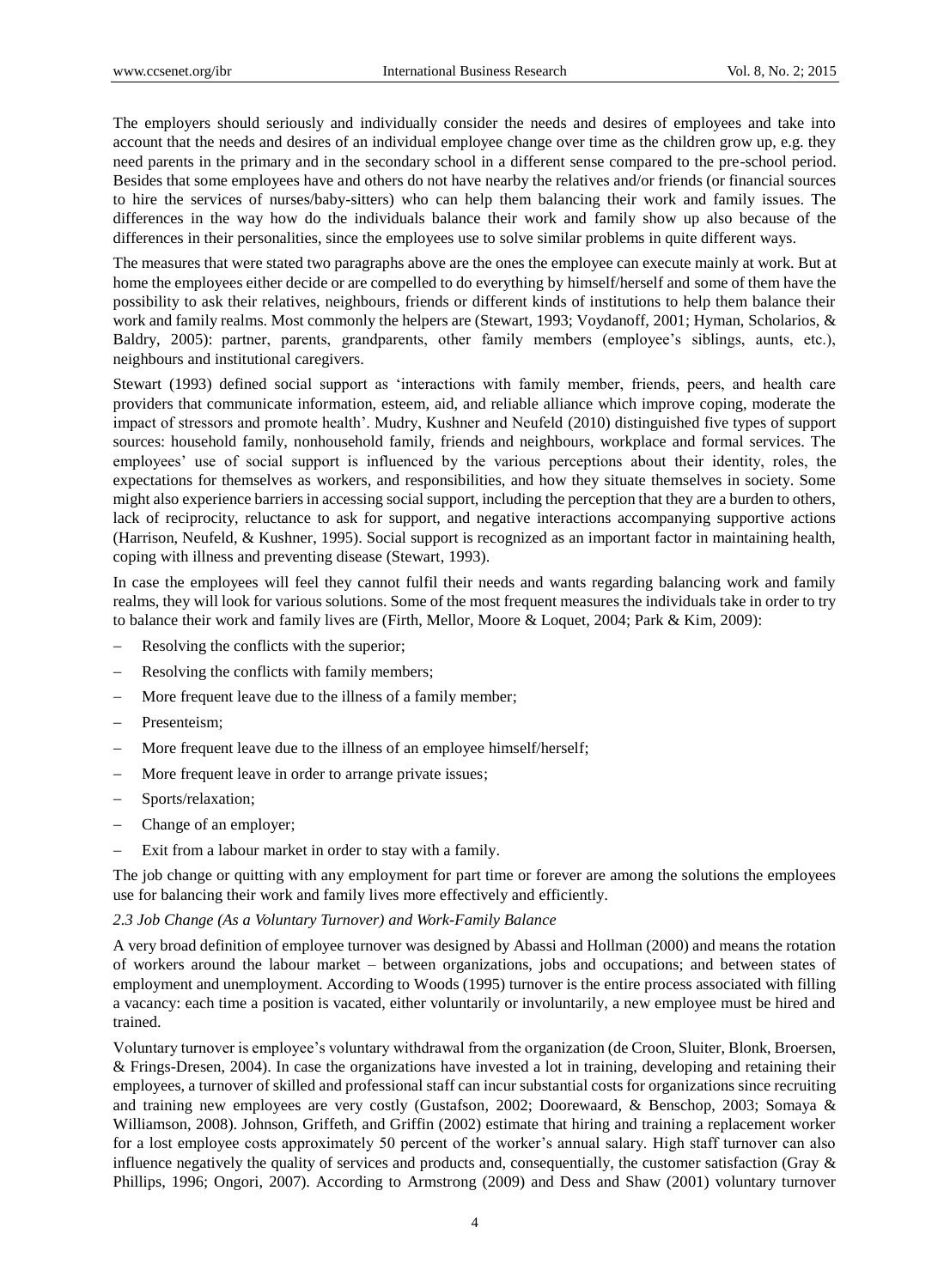incurs significant cost, both in terms of direct costs (failure to use expertise and experience gained by a leaving employee, replacement, recruitment and selection, temporary staff, management time, the possible loss of customers) and also (and perhaps more significantly) in terms of indirect costs (lower morale, pressure on remaining staff, cost of learning, product/service quality, organizational memory) and the loss of social capital. Hinkin and Tracey (2010) connect work–family issues with employee behaviours (notably, voluntary turnover) that are known to directly affect the performance and profitability of organizations.

People change their jobs and careers for different reasons, e.g. in order to gain a broader base of knowledge, to increase their earning power, to find more challenging work, to change the (toxic) social environment (co-workers, bosses), to run away before the company closes down due to a bad performance, to avoid poor human resource management practices, to catch a better offer, to reduce job stress, dissatisfaction and/or burnout etc. (Idson & Feaster, 1990; Guinmaraes, 1997; Maslach, Schaufeli, & Leiter, 2001, Abassi & Hollman, 2000; Firth et al., 2004; Mano-Negrin & Tzafrir, 2004; Schermerhorn, Hunt, & Osborn, 2005; Park & Kim, 2009; Cohen & Golan, 2007, Cunningham, 2013).

One of the important reasons for turnover are also changes in employees" private life, such as marrying with somebody from another town/country, getting a baby, having aging parents, etc. In case the employee communicates these changes to the employer, it can be of benefit for both to adapt employee"s job requirements or help him/her find a new job within the company that better meets her/his life needs. If that isn't possible, the employer may become a powerful reference as the employee searches for a new job. In some cases, the employer might even be willing to help the employee find a new job, cultivating a long-term relationship in case employee is able to return in the future (Deepa & Steela, 2012; Cunningham, 2013).

In the past, the need to provide care for children and aged relatives has been classified as involuntary turnover. Today such factors should not be seen as involuntary turnover as both government regulation and company policies create the chance for such staff to come back to work, or to continue to work on a more flexible basis (Booth & Hamer, 2007).

The results of the research on the voluntary turnover (job change) and work-life balance are available mainly in the direction of investigating the WFB situation and its effect on turnover intention and turnover itself (e.g., Forsyth & Polzer-Debruyne, 2007). Mosadeghrad (2013) examined quality of working life (a dimension of which is also work-life balance) as an antecedent of employee turnover intention. Turnover intention may therefore be an indicator of low quality of working life. According to Vanderpool and Way (2013), work–family balance affects organizationally relevant employee psychological outcomes (i.e., job anxiety and turnover intentions) and is a predictor of voluntary turnover. Therefore the managers should help employees maintain their work and family balance and correct imbalances. Bloome, Van Rhede and Tromp (2010) found out that work-family conflict and organizational support can explain a substantial amount of variance among highly educated employees regarding their intention to leave an organization.

Ton and Huckman (2008) claim that majority of attention regarding the employee turnover in organizations has been focused on understanding its causes and less on its consequences, either negative or positive. The examples of the later are that new employees bring in new ideas, attitudes and keep the organization fresh and current, a more suitable employee can be hired, the organization can improve the process of HR planning as well as development and succession management (Zografos, 2006; Somaya & Williamson, 2008; Armstrong, 2009). However, the research on the consequences of turnover covers mainly the consequences for employers, not for employees as it was investigated in our study.

We assumed that changing the job voluntarily might bring to a higher work-family balance as employees could satisfy his/her needs more effectively in a new working environment with improved conditions for WFB (e.g. more flexible working hours, location closer to home and/or kindergarten/school, family-friendly organization etc.). Having that in mind we conducted a study based on four hypotheses, as follows. H1: Respondents who voluntarily changed their job in the past assess their work-family balance as higher than those who did not change a job.

The hypothesis was formed on the basis of the assumption that the employees who had in the past a possibility to change the job voluntarily, changed it (also) in a way that it helped them balance their work-family issues more effectively and efficiently. Therefore they should have higher WFB than those who have not changed their job (voluntarily) in the past.

An emerging body of literature indicates that the employees use different coping strategies to manage the imbalance between work and family domains (Bakker & Demerouti, 2007; Astvik & Melin, 2012) and that there are many groups of people around the employees who help them balancing their work and family domains

5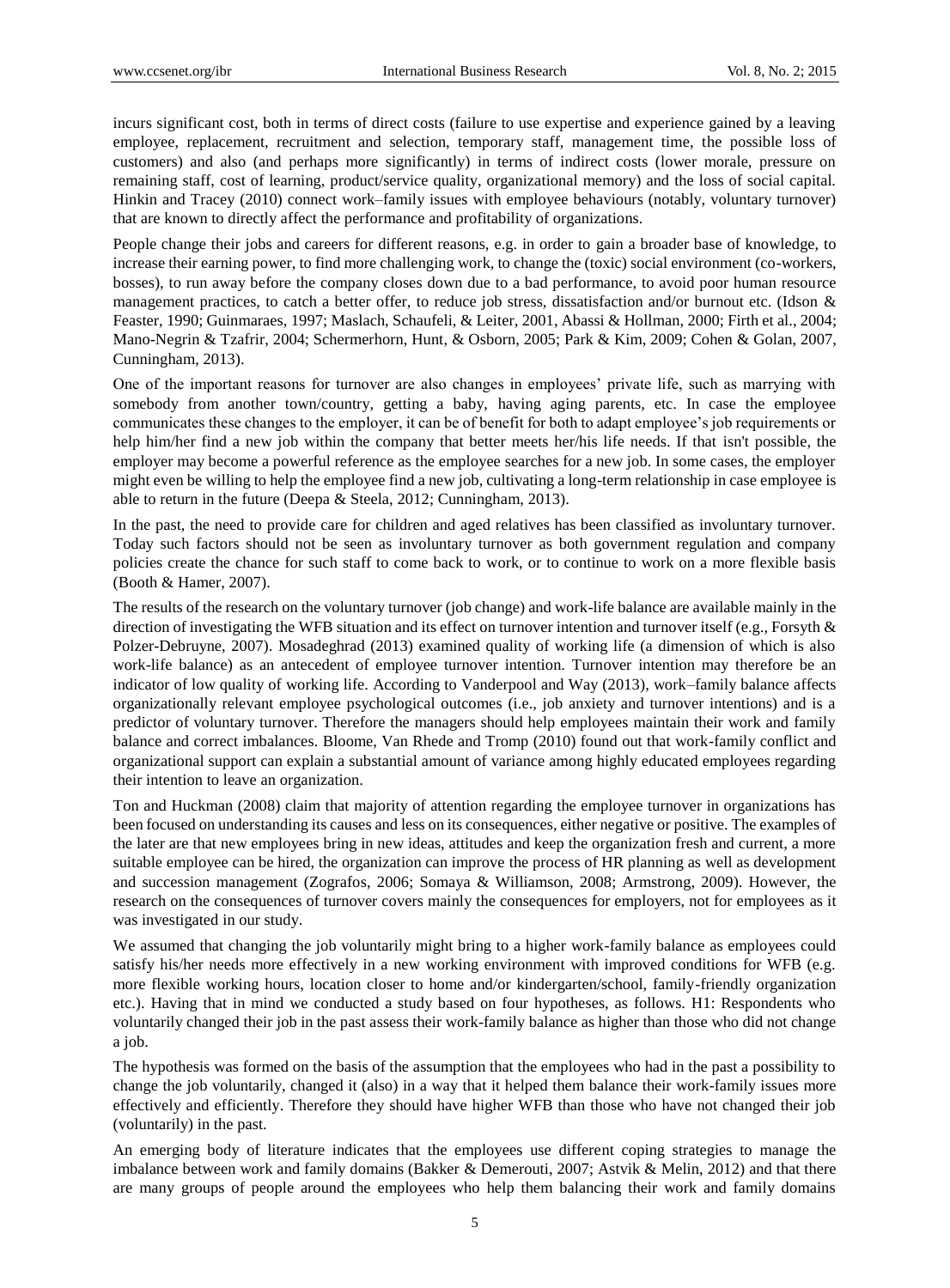(Voydanoff, 2001; Hyman, Scholarios & Baldry, 2005). The second hypothesis was therefore H2: Respondents can be clustered in various groups according to who is helping them in balancing their work and family life.

Combining the logic of the first and second hypothesis we formed also the third and the forth one - H3: Clusters of work-family balancers differ in work-family balance assessment and H4: Respondents who voluntarily changed their job in the past have higher work-family balance inside each work-family balancers" cluster.

### **3. Research**

Data were collected using a combination of CAWI (computer assisted web interview) and pen and pencil methods. Employees from various companies and public sector were invited to participate in the study. The criterion for selecting participants was their working status (they had to be employed) and their age (at least 18 yrs old). The data were collected in two ways:

- T.I.M. institute randomly selected people included in their panel that met inclusion criteria and invited them to participate in the study ( $n = 577$  responded to the invitation);
- Students of Faculty of Administration from University of Ljubljana were asked to give questionnaires to their relatives or friends that met the inclusion criteria ( $n = 365$  questionnaires were returned in this way).

Data collection was carried out from March to April 2012. Final sample consisted of  $n = 942$  respondents with the following demographic characteristics:

- 63% female and 37% male;
- Mean age (median, standard deviation): 38.7 yrs (38, 10.5);
- 2% of the sample completed compulsory education or less, 43% completed high school or vocational school and 55% completed higher education;
- Region of employment: 48% of the respondents were employed in the central Slovenian region, 13 % in the Gorenjska region, 8% in the Pomurje region and 7% in the Podravje region;
- Mean overall period of employment (years of service) (median, standard deviation) was 16.1 yrs (14, 11.7).

The first hypothesis (H1) was tested treating the job change as independent variable measured by the question: "Have you ever changed your job voluntarily?" with possible reply "Yes" or "No". Dependent variable, work-family balance, was measured by the question: "In general, how would you assess your work-family balance?" on the 5-point scale  $(1 - \text{very low}, 5 - \text{excellent})$ . As distribution of the dependent variable significantly deviates from the normal (Shapiro-Wilk statistics =  $0.88$ ; p =  $0.000$ ) the hypothesis was tested using Mann-Whitney U test.

Hierarchical cluster analysis using Ward method (and Euclidean distance as similarity measure) was performed to identify clusters of work-family balancers. Clusters of respondents were identified by similarity of their answer to the question: "Who in your household helps you balancing work and family life?" The possible responses were:

- Partner;
- Children;
- Yours or partner's parents;
- Yours or partner's grandparents;
- Other family members;
- Kindergarten;
- Baby sitter;
- Retirement home;
- Voluntary caregivers;
- I do everything by myself.

And were each rated on 5-point frequency scale  $(1 - never; 5 - always)$ . Only variables with the least missing values were used in the cluster analysis: partner, children, yours or your partner"s parents, other family members and retirement home. Overall,  $n = 617$  respondents were classified in one of the identified clusters. Number of clusters was determined by dendrogram exploration (Appendix).

Kruskal – Wallis test was used to test the hypothesis H3. This test is the alternative to ANOVA when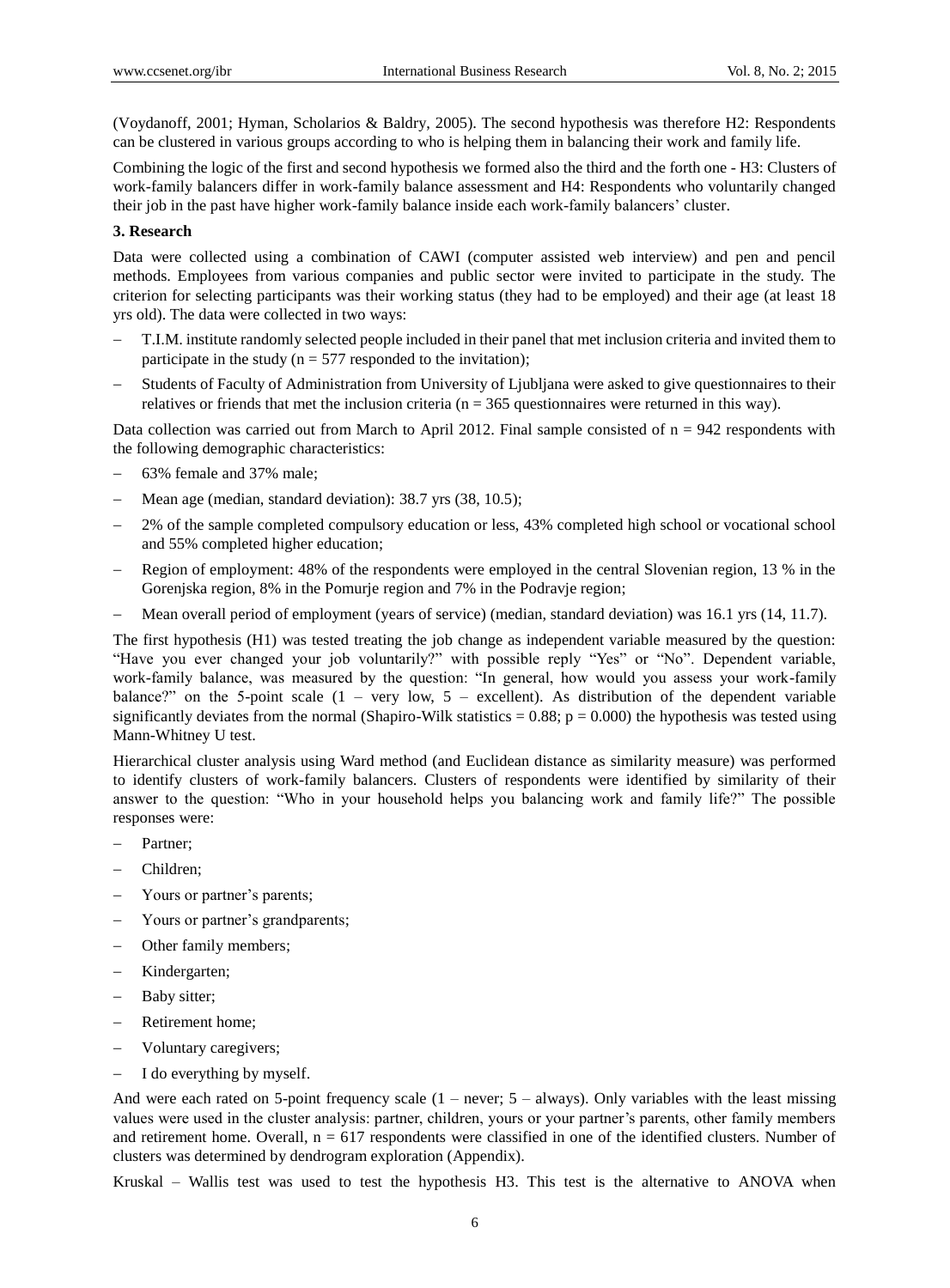assumptions regarding normality and/or equality of variance-covariance matrix across groups are not met. Cluster membership was treated as an independent variable and work-family balance assessment as a dependent variable.

The Hypothesis H4 was tested using Mann-Whitney U test. Job change was treated as an independent variable and the assessment of work-family balance as a dependent variable. Hypotheses were tested at  $\alpha$  = 0.05 level of significance (two-tailed).

# **4. Results**

10% of respondents who voluntarily changed their job in the past assessed their work-family balance as very poor (assessments 1 and 2) and 58% as very good (assessments 4 and 5) (Table 1). The proportions of respondents with no job change were 9% and 57%, respectively. Mean and median value of work-family balance assessment is similar for both groups. Mann-Whitney U test showed no significant difference in work-family balance assessment between respondents with and without job change behaviour in the past (Mann-Whitney U = 72925.5;  $p = 0.955$ ).

Table 1. Assessment of work-family balance with regard to voluntary job change

| Work-family balance |                  | Very Low | 2  |     | 4   | Excellent | Mean | Median | Std. dev. |     |
|---------------------|------------------|----------|----|-----|-----|-----------|------|--------|-----------|-----|
|                     | Job change - NO  | 2%       | 7% | 35% | 43% | 14%       | 3.6  | 4.0    | 0.86      | 394 |
|                     | Job change - YES | 1%       | 9% | 33% | 42% | 16%       | 3.6  | 4.0    | 0.89      | 371 |

The cluster analysis identified four clusters of work-family balancers. Overall,  $n = 617$  respondents were classified in one of the clusters. Some descriptive statistics of the four clusters are shown in Figure 1 and Figure 2. Clusters are named after members that cooperate in balancing work and family life. Chi squared test analysis showed that clusters differ in the following demographic characteristics:

- Age ( $\chi$ 2 = 53.78; p = 0.000);
- Marital status ( $\chi$ 2 = 537.14; p = 0.000);
- Children in the household ( $\chi^2 = 196.75$ ; p = 0.000).

Borderline differences among clusters are also noted regarding education ( $\chi^2$  = 7.78; p = 0.051) and region of residence ( $\chi^2 = 7.63$ ; p = 0.051).

|                                 | Partners     | Partners &<br>retirement home | Extended<br>family | Independent  |  |
|---------------------------------|--------------|-------------------------------|--------------------|--------------|--|
|                                 | $n = 196$    | $n = 195$                     | $n = 88$           | $n = 137$    |  |
| Partner                         | (0.8)<br>4.3 | $4.0$ $(1.2)$                 | (0.8)<br>4.4       | 1.2(0.4)     |  |
| Children                        | 1.1(0.3)     | 1.2(0.6)                      | (0.9)<br>3.7       | 1.6(1.1)     |  |
| Yours or parter's parents       | [2.2(1.3)]   | 2.0(1.2)                      | 2.5(1.3)           | 1.7(1.0)     |  |
| Yours or partner's grandparents | 1.5(1.1)     | 1.6(1.2)                      | 1.6(1.1)           | 1.3(0.7)     |  |
| Other family members            | 1.5(0.9)     | 1.2(0.7)                      | 1.5(0.8)           | 1.4(0.9)     |  |
| Kindergarden                    | 1.2(0.7)     | 1.1(0.4)                      | 2.1(1.5)           | 1.1(0.5)     |  |
| Babysitter $1.1(0.4)$           |              | 1.0(0.2)                      | 1.2(0.7)           | 1.0(0.2)     |  |
| Retirement home $1.1(0.3)$      |              | 3.8(0.9)                      | 1.0(0.2)           | 2.5(1.7)     |  |
| Volunteer caregivers            | 1.1(0.5)     | 2.0(1.3)                      | 1.0(0.3)           | 1.2(0.7)     |  |
| I do everything alone           | 3.7<br>(1.2) | 3.4<br>(1.1)                  | 3.3(1.3)           | (1.2)<br>4.0 |  |
|                                 |              |                               |                    |              |  |

Figure 1. Cluster description: size of clusters, mean (standard deviation) importance (expressed in frequency) of each member's help (missing values not included)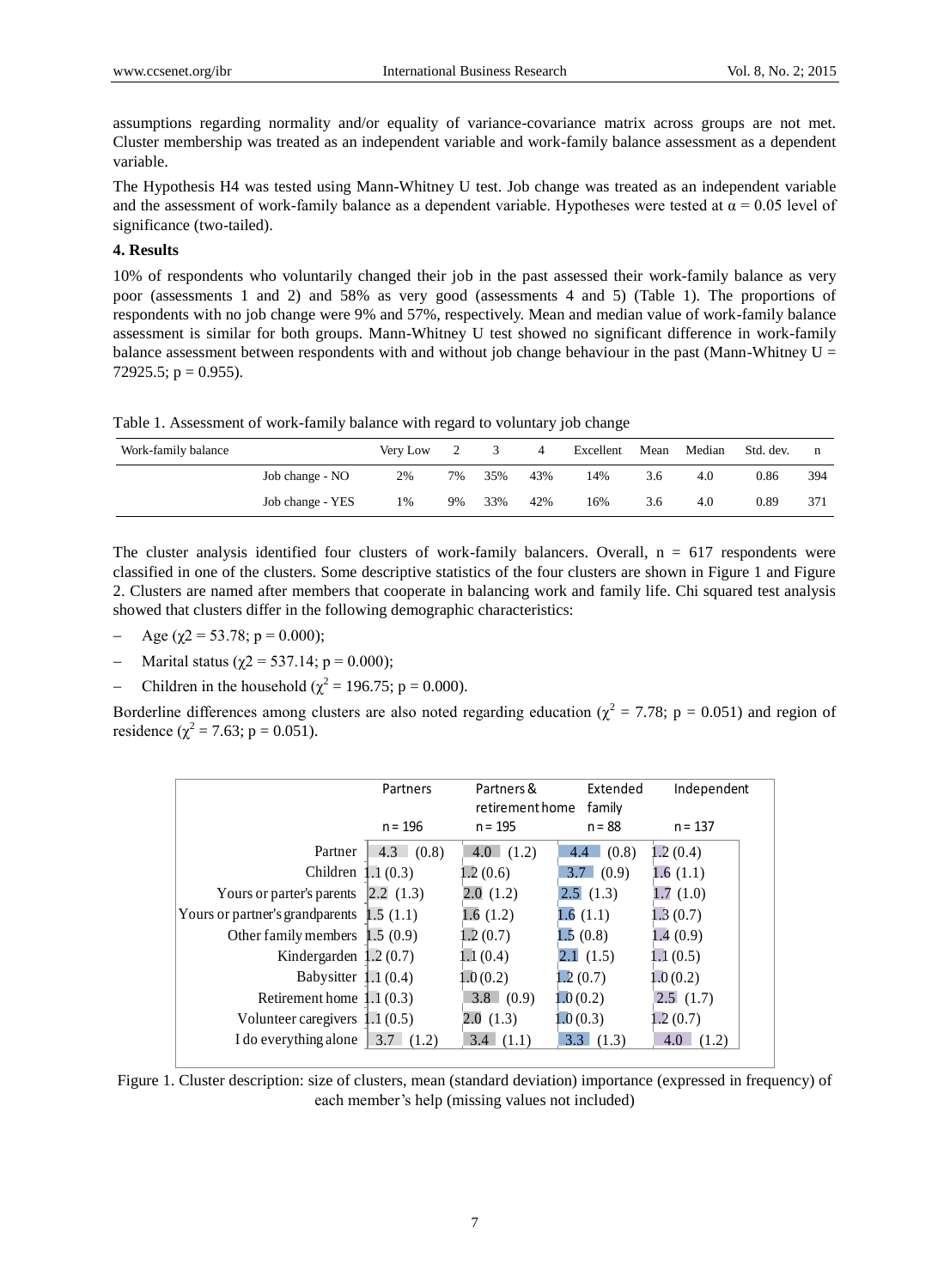| Partners                                         | Partners & | Extended                  | Independent       |
|--------------------------------------------------|------------|---------------------------|-------------------|
|                                                  |            | retirement home<br>family |                   |
| $n = 196$                                        | $n = 195$  | n = 88                    | $n = 137$         |
| Gender                                           |            |                           |                   |
| 61%<br>female                                    | 64%        | 63%                       | 64%               |
| male<br>39%                                      | 36%        | 37%                       | 36%               |
|                                                  |            |                           |                   |
| Age                                              |            |                           |                   |
| $^{41\%}_{25\%}$<br>$30 - \frac{2}{39}$          | 21%        | 9%                        | 28%               |
|                                                  | 21%        | 48%                       |                   |
| 21%<br>$40 - 49$                                 | 33%        | 30%                       | 21%               |
| 13%<br>50 and more                               | 26%        | 13%                       | 20%               |
| Education                                        |            |                           |                   |
| 39%<br>high school or less                       | 52%        | 40%                       | 47%               |
| 61%<br>higher education                          | 48%        | 60%                       | 53%               |
| Region of residence                              |            |                           |                   |
| 56%<br>other                                     | 49%        | 66%                       | 51%               |
| 44%<br>central                                   | 51%        | 34%                       | 49%               |
| Marital status                                   |            |                           |                   |
| 42%<br>married                                   | 63%        | 70%                       | 15%               |
| single                                           | 5%         | 0%                        | 61%               |
| $\frac{0\%}{43\%}$<br>43%<br>14%<br>cohabitation |            |                           |                   |
| partner, separate households                     | 24%<br>9%  | 27%<br>3%                 | $\frac{11%}{12%}$ |
|                                                  |            |                           |                   |
| $1\%$<br>widowed                                 | 0%         | 0%                        | 1%                |
| Children in household                            |            |                           |                   |
| 73%<br>without ch.                               | 87%        | 0%                        | 62%               |
| 20%<br>(pre)school ch.                           | 5%         | 67%                       | $18\%$            |
| adolecsent or adult ch.<br>7%                    | 8%         | 33%                       | 21%               |
|                                                  |            |                           |                   |
|                                                  |            |                           |                   |

Figure 2. Demographic data by clusters (missing values not included)

The first cluster is named "partners" because in this cluster it is mainly the respondent and his/her partner that help each other balance employee's work and family domains. The size of this cluster is  $32\%$  (n = 196) and consists primarily of younger people with higher education who live together (85%) but in general do not yet have children (73%).

The second cluster is named "partners & retirement home" as retirement home also helps partners with work-family balancing. The size of the cluster is 32 %  $(n = 195)$  with 59% of respondents in this cluster being at least 40 years old and 52% having lower education (high school, vocational school or less). Majority is sharing a household with a partner or husband (87%) and have adult children that live elsewhere or do not have children at all (87 %).

The third cluster is "extended family" cluster, as other family members, children, and grandparents are also helping in balancing work and family lives of respondents. This is a relatively small cluster comprising only 14%  $(n = 88)$  respondents. Almost half of the cluster members are between 30 and 39 years old, mostly married (70%) and having higher education (60%). In comparison to other clusters, the largest proportion of respondents in this cluster lives in regions other than the central Slovenian region. All cluster members have children, mostly (67%) preschool or elementary school, living in the household.

The fourth cluster is named an "independent" cluster, because the respondents in this cluster are balancing their work-family life by themselves.  $22\%$  (n = 138) of respondents belong to this cluster. The majority of them are single (61%) and do not have children living in their household (62%).

The next step in the analysis was assessing how the respondents, belonging to each of the identified clusters, assessed their work-family balance. Centrality and dispersion measures are given in Table 2.

| Clusters                   | Mean | Median | <b>Standard Deviation</b> |     |
|----------------------------|------|--------|---------------------------|-----|
| Partners                   | 3.64 |        | 0.91                      | 196 |
| Partners & retirement home | 3.74 | 4      | 0.79                      | 195 |
| <b>Extended family</b>     | 3.42 |        | 0.92                      | 88  |

Independent 3.62 4 0.92 138

Table 2. Work-family balance assessment by clusters

The lowest assessment of work-family balance was given by the "extended family" cluster and the highest by "partners and retirement home" cluster. There is a trend toward lower work-family balance among respondents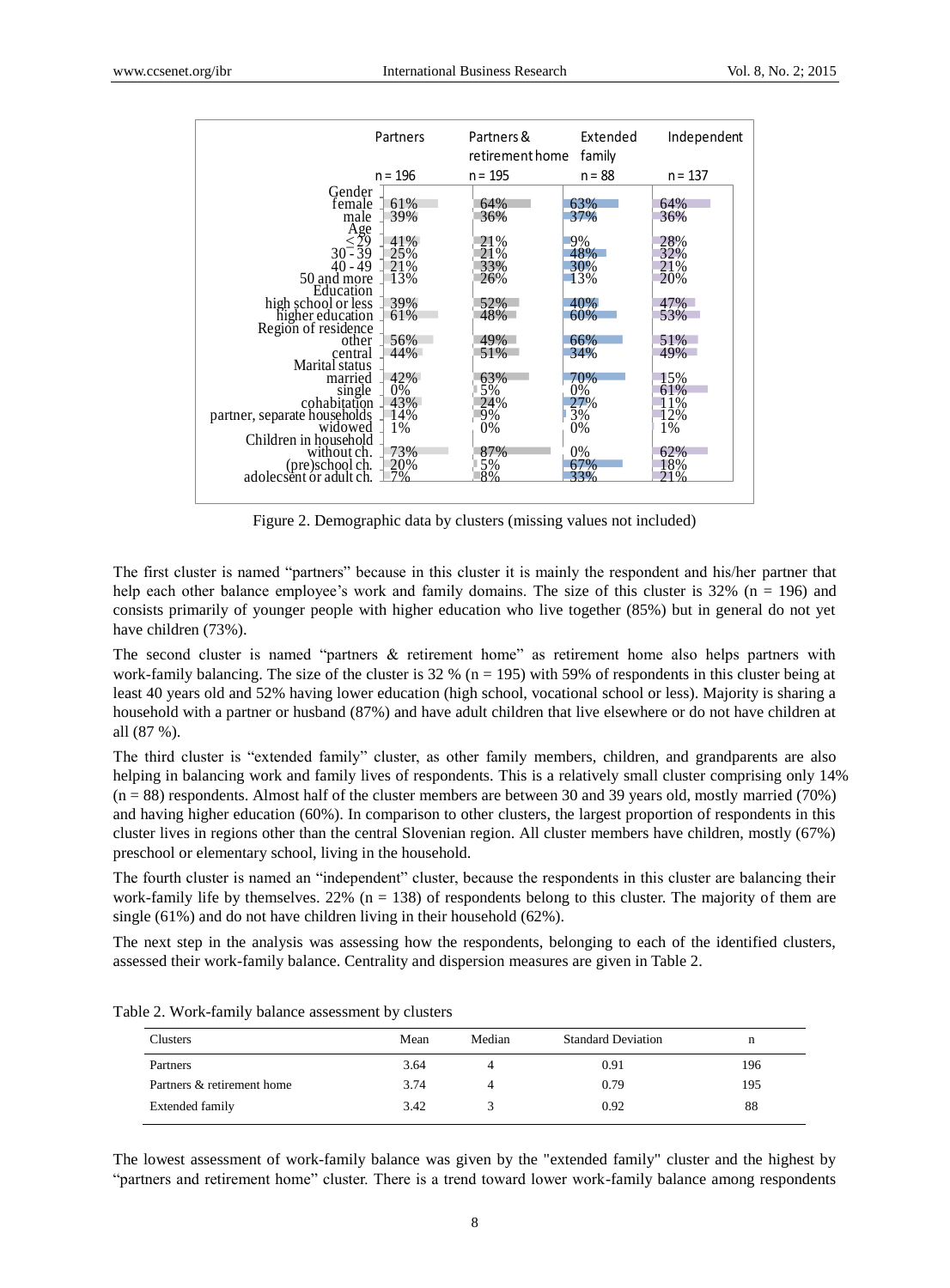who have preschool children or elementary school children in their household. In contrast, respondents above 40 years and with no children in the household and with retirement home also helping them balance their work and family life tend to have higher work-family balance.

The final step of the analysis was to assess whether the correlation between a job change and work-family balance assessment is present in each of the clusters. Figure 3 shows a mean (median; standard deviation) of work-family balance ratings for respondents who did and who did not voluntarily change their job in the past by clusters.



Figure 3. Job change by clusters; mean (median; standard deviation)

Respondents belonging to the "partners" cluster gave a similar work-family balance assessment irrespective of their voluntary employment change status in the past (Mann-Whitney  $U = 4270$ ;  $p = 0.656$ ). The same holds true for the "partners and retirement home" cluster (Mann-Whitney  $U = 4474$ ; p = 0.986).

Respondents belonging to the "extended family" cluster who have changed their employment in the past show higher work-family balance than those who have not (Mann-Whitney  $U = 606$ ;  $p = 0.009$ ). It seems that for those members of these clusters who voluntarily changed their employment, the change improved their work-family balance. It can be assumed that after having children some respondents searched for employment that would help them balance between work and family realms more effectively and also succeeded in this search.

Mean values for "independent" cluster show an entirely different picture which leads to the exactly opposite conclusion. Work-family balance is lower among respondents who have voluntarily changed their employment in the past (Mann-Whitney U = 1639.5;  $p = 0.019$ ). The majority of the respondents in this cluster are single and without children. It can be assumed that in their work plays a very important or even the most important role in their life, i.e. that they value the work more than other values (e.g. family, free time, health, etc.). If they changed employment to promote their career, they were probably prepared to put more effort and their time to succeed at work and therefore they dedicated less time to their family or hobbies.

#### **5. Discussion**

The central question for this article has concerned the impact of a voluntary job change on the potential improvement of work-family balance since a job change is recognized as one of the coping strategies for work-family balance improvement (Firth, Mellor, Moore, & Loquet, 2004; Bakker & Demerouti, 2007; Park & Kim, 2009; Astvik & Melin, 2012). It was initially established that the results of the analysis do not support the hypothesis H1, i.e. that the work-family balance assessment seems to be independent from a voluntary job change. The results are consistent with the theory and could be interpreted in a way that those who assessed WFB as lower, changed their job and others did not, so that therefore in the moment of the measurement there was no difference in the WFB assessment of both groups of respondents. Since there was no information on the assessment of the WFB before changing the job, these could, of course, be only the assumptions.

The second hypotheses was in line with the existing theory (Stewart, 1993; Voydanoff, 2001; Hyman, Scholarios & Baldry, 2005; Mudry, Kushner & Neufeld, 2010) and was set in order to find out whether there can be any clusters formed regarding those who help the employees balance their work and family lives. Due to the fact that it was possible to classify respondents in a manageable number of clusters regarding individuals/institutions helping them to balance their work-family life, the hypothesis H2 can be fully supported.

However, our findings did not reveal any differences between the clusters of work-family balancers regarding the work-family balance assessment. Kruskal-Wallis test showed no significant differences among the clusters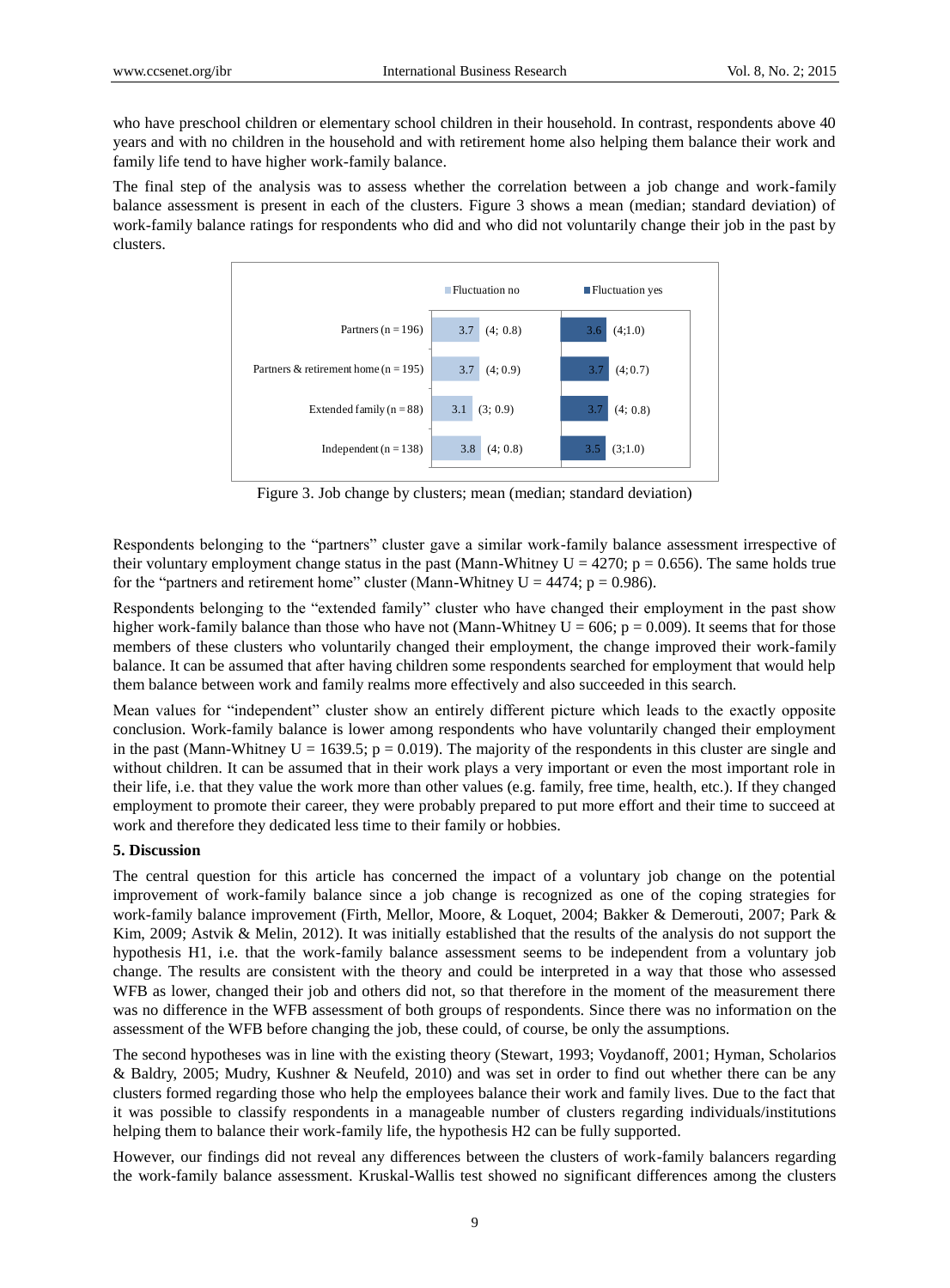$(\chi^2 = 6.74; p = 0.081)$ . Results thus do not support the hypothesis H3 and can be understood in the way that within each cluster the respondents (regardless of who helps them) try to optimize the WFB in their best possible way.

Within the fourth hypotheses it was assumed that the respondents who voluntarily changed their job in the past have higher work-family balance inside each work-family balancers' cluster. The results have shown that the hypothesis H4 can only be supported for the "extended family" cluster. This could be interpreted in the way that some of the respondents in the "extended family" cluster didn"t want to take a risk of changing a job due to the responsibility towards their children which manifests also the statistical difference between them and others who dared to make a change. Regarding the respondents in the "independent" cluster the results show that the single employees assess the WFB after voluntarily changing the job as lower since they did it out of other motives and were prepared to speed up their career irrespective of the consequences for their work and family/private life balance.

#### **6. Conclusion**

The answer to the question in the title of the article is therefore clear. It is a "NO" for the assessment of WFB from all respondents together but when analysing the results by clusters of those who differ regarding the type of help they use for balancing their work and family lives more efficiently, the results revealed that the employees with children are less prepared to take a risk of changing a job and are therefore prepared to stay in the environment that they assess as the one who offers them less possibilities for WFB. On the other hand single employees are prepared to change a job even if it means a worsening of WFB possibilities since they put other issues in the career in the forefront of their values.

Employees function in different working environments and have, due to the different experience and different personal needs, different expectations connected with balancing their work and family life. Our study that was conducted among employees in the framework of the project 'Improvement of working environment with innovative solutions" revealed, that the majority of respondents assess that they manage to balance their work and family domains quite effectively and with very little differences regarding the type of help they use when balancing their work and family lives. Therefore it could be concluded that the employees do not understand and/or use a job change as a tool for increasing WFB. This is probably also due to the closed culture of Slovenian citizens who are not keen on making big changes in their lives, changing jobs or even places to live in case the job change requires it.

The Slovenian managers who do care about their employees and who do not wish to lose their best employees have therefore many possibilities to choose the proper coping strategies to help their employees balance their work and family lives. It is also the economic situation that makes employees less prepared to take a risk of changing the job and therefore it is of the interest not only of employees and employers, but also of the state that they all look for the proactive and preventive rather than reactive measures for effective and efficient balancing of work and family lives.

The avenues for further research lie in the comparison of the WFB situation before and after the job change, in the analysis of the results by the branches, in international comparison and in conducting the interviews with employers and employees to verify situation with the subjective points of view and to get insight into the personal and more individual issues connected with balancing work and family lives.

### **References**

- Abassi, S. M., & Hollman, K. W. (2000). Turnover: the real bottom line. *Public Personnel Management, 2*, 333– 342.
- Armstrong, M. (2009). *Handbook of Human Resource Management Practice.* London: Kogan Page.
- Astvik, W., & Melin, M. (2012). Coping with the imbalance between job demands and resources: A study of different coping patterns and implications for health and quality in human service work. *Journal of Social Work*, 1–24.
- Bakker, A. B., & Demerouti, E. (2007). The job demands-resources model: State of the art. *Journal of Managerial Psychology, 22*, 309–328. http://dx.doi.org/10.1108/02683940710733115
- Bloome, R. J., Van Rhede, A., & Tromp, D. M. (2010). Work-family conflict as a cause for turnover intentions in the hospitality industry. *Tourism and Hospitality Research, 10*, 269–285. http://dx.doi.org/10.1057/thr.2010.15
- Booth, S., & Hamer, K. (2007). Labour turnover in the retail industry: Predicting the role of individual,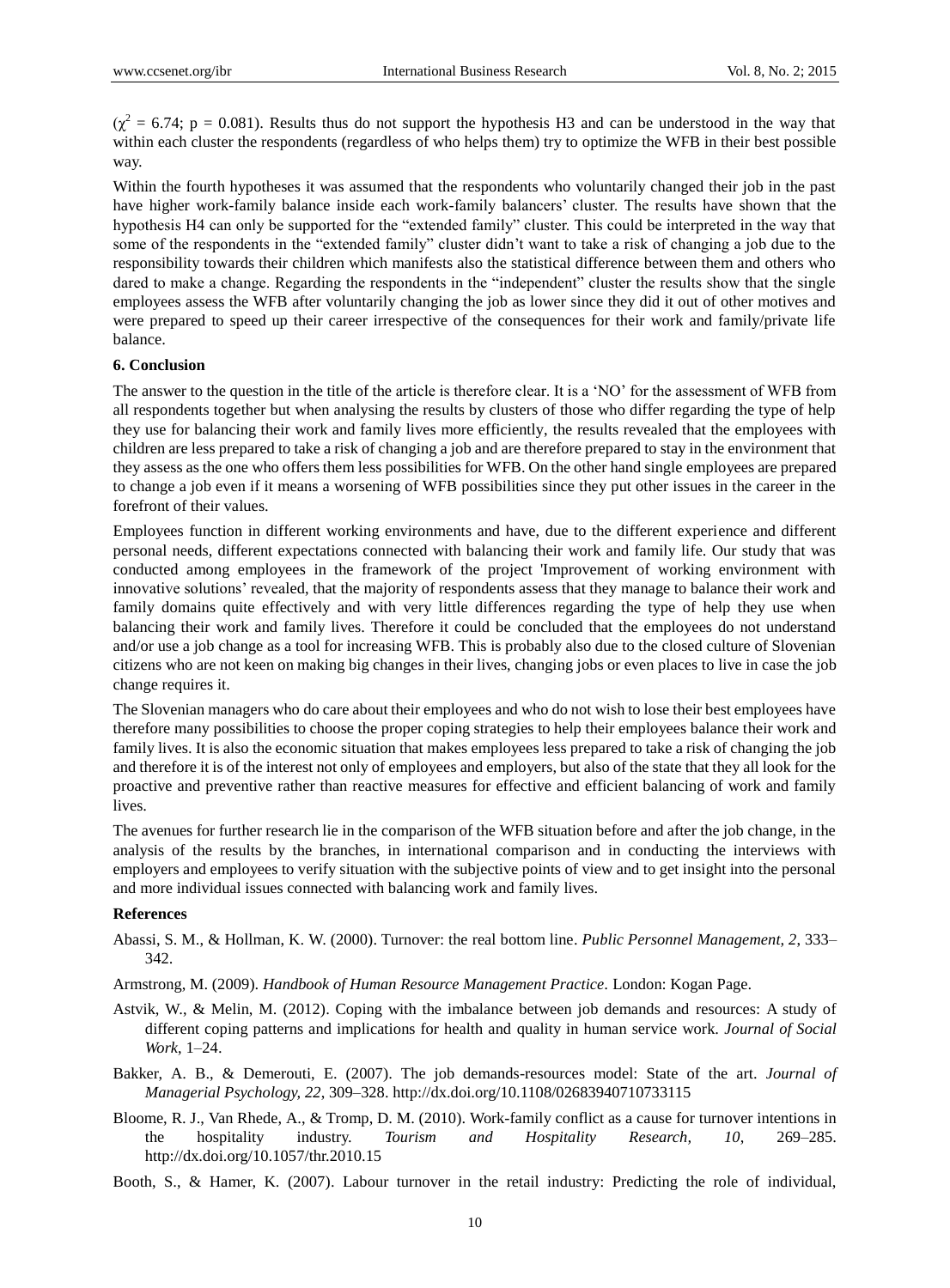organisational and environmental factors. *International Journal of Retail & Distribution Management, 35*, 289–307. http://dx.doi.org/10.1108/09590550710736210

- Clark, S. C. (2000). Work/family border theory: A new theory of work/family balance. *Human Relations, 53*, 747–817. http://dx.doi.org/10.1177/0018726700536001
- Clark, S. C. (2001). Work cultures and work/family balance. *Journal of Vocational Behavior, 58*, 348–365. http://dx.doi.org/10.1006/jvbe.2000.1759
- Clausen, T., & Borg, V. (2010). Do positive work-related states mediate the association between psychosocial work characteristics and turnover? A longitudinal analysis. *International Journal of Stress Management, 17*, 308–332. http://dx.doi.org/10.1037/a0021069
- COFACE (Confederation of Family Organizations in the European Union). (2008). *COFACE Position on reconciling family life, private life and professional life to prevent poverty and social exclusion*. Retrieved October 25, 2013, from http://coface-eu.org/en/upload/WG%20SOCIAL/WG1-2008-PositionCOFACE-reconciliation-EN.pdf
- Cohen, A., & Golan, R. (2007). Predicting absenteeism and turnover intentions by past absenteeism and work attitudes: An empirical examination of female employees in long term nursing care facilities. *Career Development International, 12*, 416–432. http://dx.doi.org/10.1108/13620430710773745
- De Croon, E. M., Sluiter, J. K., Blonk, R. W., Broersen, J. P., & Frings-Dresen, M. H. (2004). Stressful Work, Psychological Job Strain, and Turnover: A 2-Year Prospective Cohort Study of Truck Drivers. *Journal of Applied Psychology, 89*, 442–496. http://dx.doi.org/10.1037/0021-9010.89.3.442
- Cunningham, M. (2013). *10 Reasons to Change Jobs*. Retrieved May 15, 2014 from http://money.howstuffworks.com/second-career-ideas/10-reasons-to-change-jobs.htm#page=0
- Černigoj, S. N., Kanjuo, M. A., Stropnik, N., & Žaucer, Š. B. (2007). *Delo in družina – s partnerstvom do družini prijaznega delovnega okolja*. *(Work and family – with partnership to the family-friendly working environment).* Ljubljana: Fakulteta za družbene vede.
- Deepa, E., & Steela, M. (2012). Employee turnover in 'IT' industry with special reference to Chennai City an exploratory study. *Zenith International Journal of Multidisciplinary Research, 2*, 160–177.
- Desrochers, S., & Sargent, L. D. (2004). Boundary/border theory and work-family integration. *Organization Management Journal, 1*, 40–48. http://dx.doi.org/10.1057/omj.2004.11
- Desmarais, S., & Alksnis, C. (2005). Gender Issues. In J. Barling, M. Frone, & E. K. Kelloway (Eds.), *Handbook of Work Stress.* Thousand Oaks, CA: Sage.
- Doorewaard, H., & Benschop, Y. (2003). HRM and organizational change: an emotional endeavour. *Journal of Organizational Change Management, 16*, 272–286. http://dx.doi.org/10.1108/09534810310475523
- Doorne-Huiskes, A., Remery, C., & Schippers, J. (2003). *Family-friendly policies in the Netherlands*. Utrecht: Utrecht University.
- Eby, L. T., Allen, T. D., & Brinley, A. (2005). A cross-level investigation of the relationship between career management practices and career-related attitudes. *Group and Organization Management, 30*, 565–596. http://dx.doi.org/10.1177/1059601104269118
- Eurofound. (2009). *Henkel, Germany: Increasing the labour market participation of underrepresented groups – women.* Retrieved November 19, 2013 from http://www.eurofound.europa.eu/areas/qualityofwork/betterjobs/cases/de02henkel.htm
- European Economic and Social Committee. (2007). *Mnenje Evropskega ekonomsko socialnega odbora o vlogi socialnih partnerjev pri usklajevanju poklicnega, družinskega in zasebnega življenja*. The opinion of EESC on the role of social partners about balancing work, family and private life. Retrieved November 20, 2013 from

http://www.socialnidialog.si/UserFiles/File/Soc%20272%20Fleksivarnost%20(kolektivna%20pogajanja%2 0in%20vloga%20socialnega%20dialoga).doc

EQUAL. (2009). *Razvojno partnerstvo mladim materam/družinam prijazno zaposlovanje. Družini prijazno podjetje. Družinsko in poklicno življenje z roko v roki*. Development partnership Young mothers/families friendly employments. Retrieved January, 16, 2014 from http://www.certifikatdpp.si/equal/images/teksti/Zlo\_enka\_Delodajalci.pdf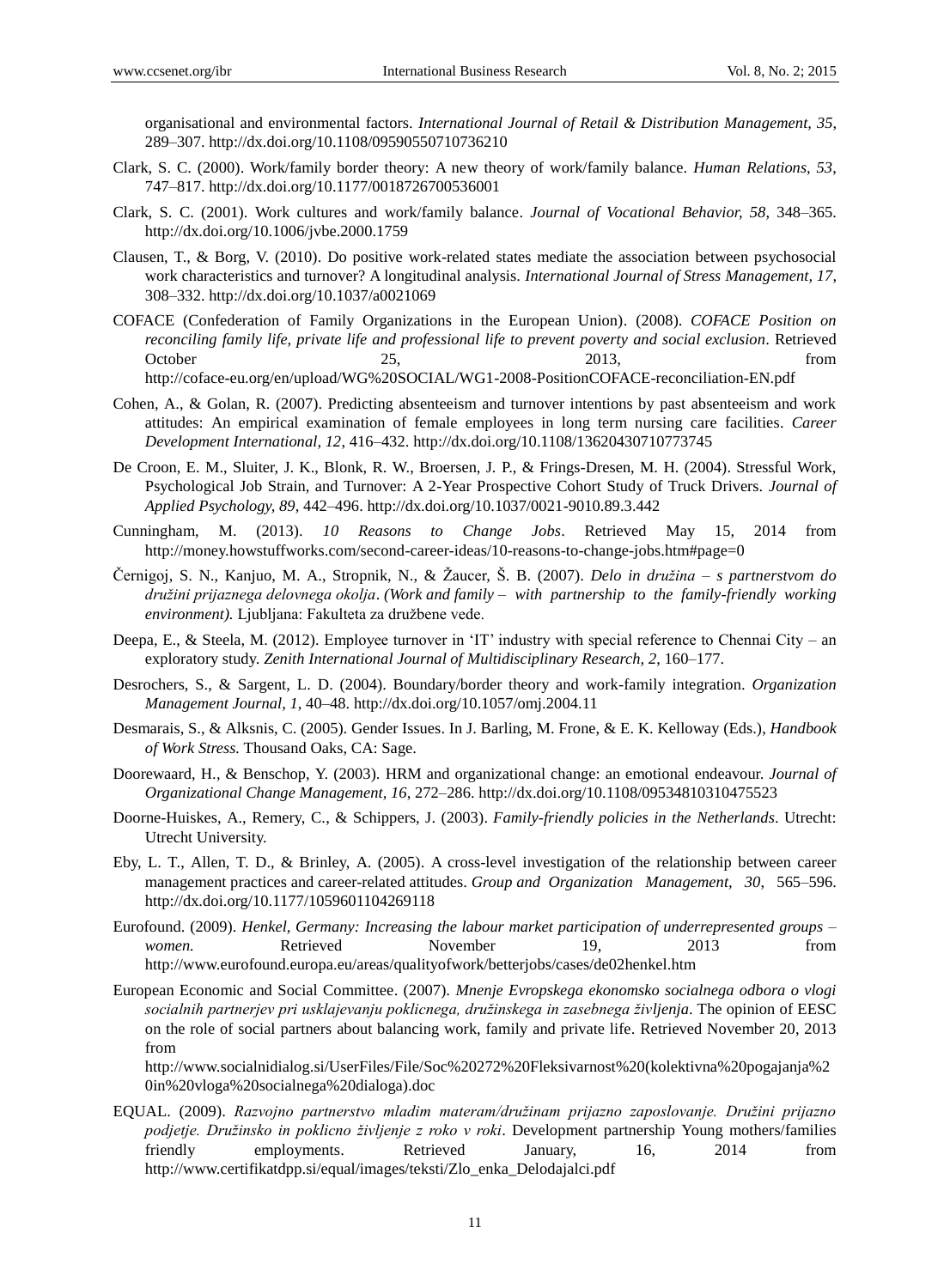- Fernández Cordón, J. A. (2009). *Policy issues for reconciling work and the family.* The Unated Nations Expert Group Meeting on "Family policy in a changing world: Promoting social protection intergenerational solidarity", Doha, Quatar, April 2009.
- Fiksenbaum, L. M. (2013). Supportive work-family environments: implications for work-family conflict and well-being. *The International Journal of Human Resource Management*, 1–20.
- Firth, L., Mellor, D. J., Moore, K. A., & Loquet, C. (2004). How can managers reduce employee intention to quit? *Journal of Managerial Psychology, 19*, 170–187. http://dx.doi.org/10.1108/02683940410526127
- Fleetwood, S. (2007). Why work-life balance now? *The International Journal of Human Resource Management*, *18*, 387–400. http://dx.doi.org/10.1080/09585190601167441
- Forsyth, S., & Polzer-Debruyne, A. (2007). The organisational pay-offs for perceived work-life balance support. *Asia Pacific Journal of Human Resources, 45*, 113–123. http://dx.doi.org/10.1177/1038411107073610
- Frone, M. R. (2003). Work-family balance. In J. C. Quick, & L. E. Tetrick (Eds.), *Handbook of occupational health psychology* (2nd ed., pp. 143–162). Washington, DC: American Psychological Association. http://dx.doi.org/10.1037/10474-007
- Geurts, S. A. E., Taris, T. W., Kompier, A. J., Dikkers, J. S. E., Van Hooff, L. M., & Kinnunen, U. M. (2005). Work-home interaction from a workpsychological perspective: Development and validation of a new questionnaire, the SWING. *Work & Stress, 19*, 319–339. http://dx.doi.org/10.1080/02678370500410208
- Goldsmith, E. (2007). Stress, fatigue, and social support in the work and family context. *Journal of Loss and Trauma, 12*, 155–169. http://dx.doi.org/10.1080/15434610600854228
- Gonyea, J., & Googins, B. (1996). The restructuring of work and family in the US: A new challenge for American corporations (pp. 63–78). In S. Lewis, & J. Lewis (Eds.), *The work/family challenge: Rethinking employment*. London: Sage.
- Gray, A. M., & Phillips, V. L. (1996). Labour turnover in the British National Health Service: a local labour market analysis. *Health Policy, 36*, 273–362. http://dx.doi.org/10.1016/0168-8510(96)00818-4
- Greenhaus, J. H., & Allen, T. D. (2011). Work-family balance: A review and extension of the literature. In J. C. Quick, & L. E. Tetrick (Eds.), *Handbook of occupational health psychology*. Washington, DC: American Psychological Association.
- Greenhaus, J. H., Collins, K. M., & Shaw, J. D. (2003). The relation between work-family balance and quality of life. *Journal of Vocational Behavior, 63*, 510–531. http://dx.doi.org/10.1016/S0001-8791(02)00042-8
- Grzywacz, J. G., & Bass, B. L. (2003). Work, family and mental health: Testing different models of work-family fit. *Journal of Marriage and Family, 65*, 248–262. http://dx.doi.org/10.1111/j.1741-3737.2003.00248.x
- Grzywacz, J. G., & Carlson, D. S. (2007). Conceptualizing work-family balance: Implications for practice and research. *Advances in Developing Human Resources, 9*, 455–471. http://dx.doi.org/10.1177/1523422307305487
- Guimaraes, T. (1997). Assessing Employee Turnover Intentions Before/After TQM. *International Journal of Quality and Reliability Management, 14*, 46–63. http://dx.doi.org/10.1108/02656719710156770
- Gustafson, C. M. (2002). Employee turnover: a study of private clubs in the USA. *International Journal of Contemporary Hospitality Management, 14*, 106–113. http://dx.doi.org/10.1108/09596110210424385
- Harrison, M. J., Neufeld, A., & Kushner, K. (1995). Women in transition: Access and barriers to social support. *Journal of Advanced Nursing, 21*, 858–864. http://dx.doi.org/10.1046/j.1365-2648.1995.21050858.x
- Hill, E. J. (2005). Work-Family Facilitation and Conflict, Working Fathers and Mothers, Work-Family Stressors and Support. *Journal of Family Issues, 26*, 793–819. http://dx.doi.org/10.1177/0192513X05277542
- Hinkin, T. R., & Tracey, J. B. (2010). What makes it so great? An analysis of human resources practices among Fortune"s best companies to work for. *Cornell Hospitality Quarterly, 51*, 158–228. http://dx.doi.org/10.1177/1938965510362487
- Hyman, J., Scholarios, D., & Baldry, C. (2005). Getting on or getting by? Employee flexibility and coping strategies for home and work. *Work Employment Society, 19*, 705. http://dx.doi.org/10.1177/0950017005058055
- Idson, T. L., & Feaster, D. J. (1990). A selectivity model of employer-size wage differentials. *Journal of Labour Economics, 8*, 99–122. http://dx.doi.org/10.1086/298238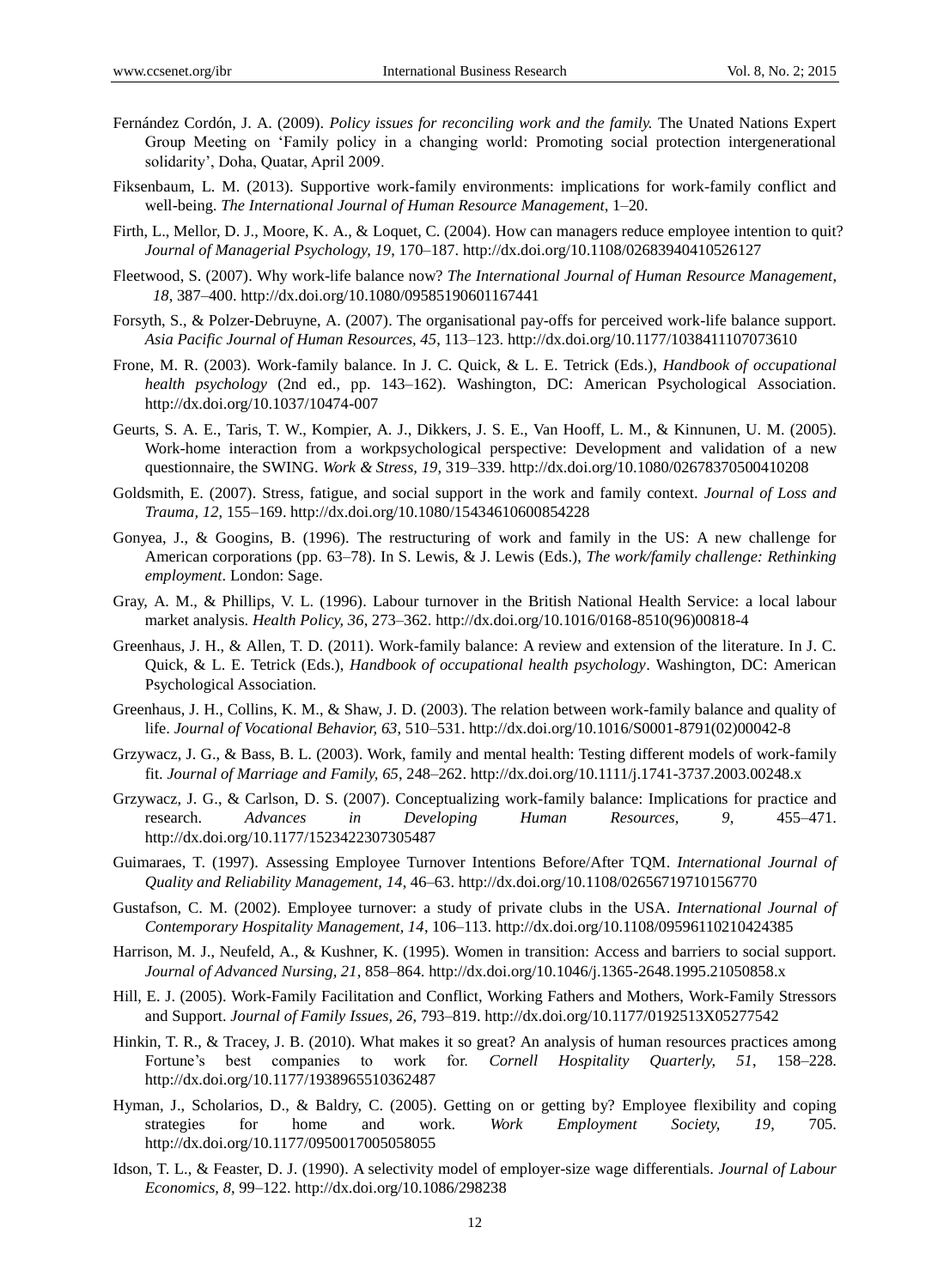- Johnson, J. T., Griffeth, R. W., & Griffin, M. (2000). Factors discriminating functional and dysfunctional salesforce turnover. *Journal of Business & Industrial Marketing, 15*, 399–415. http://dx.doi.org/10.1108/08858620010349493
- Lapierre, L. M., Spector, P. E., Allen, T. D., Poelmans, S. A. Y., Cooper, C. L., O'Driscoll, M. P., Sanchez, J., Brough, P., & Kinnunen, U. (2008). Family-Supportive Organization Perceptions, Multiple Dimensions of Work-Family Conflict, and Employee Satisfaction: A Test of a Model across Five Samples. *Journal of Vocational Beavior, 73*, 92–106. http://dx.doi.org/10.1016/j.jvb.2008.02.001
- Lattice Group. (2010). *Work-Life balance*. The Lattice talks. Retrieved from http://www.nifi.org/stream\_document.aspx?rID=10816&catID=15&itemID=10813&typeID=8
- Lewis, S., & Smithson, J. (2001). Sense of entitlement to support for the reconciliation of employment and family life. *Human Relations, 54*, 1455–1481. http://dx.doi.org/10.1177/00187267015411003
- Littig, B. (2008). *Work Life Balance – catchword or catalyst for sustainable work?* Retrieved from http://www.ihs.ac.at/publications/soc/rs85.pdf
- Madsen, S. R. (2003). The effects of home-based teleworking on work-family conflict. *Human Resource Development Quarterly, 14*, 35–58. http://dx.doi.org/10.1002/hrdq.1049
- Mano-Negrin, R., & Tzafrir, S. S. (2004). Job search modes and turnover. *Career Development International, 9*, 442–458. http://dx.doi.org/10.1108/13620430410550727
- Maslach, C., Schaufeli, W. B., & Leiter, M. P. (2001). Job burnout. *Annual Review of Psychology, 52*, 397–422. http://dx.doi.org/10.1146/annurev.psych.52.1.397
- McMillan, H. S., Morris, M. L., & Atchley, E. K. (2011). Constructs of the Work/Life interface: A Synthesis of the Literature and Introduction of the Concept of Work/Life Harmony. *Human Resources Development Review, 10*, 6–25. http://dx.doi.org/10.1177/1534484310384958
- Moen, P., Kelly, E. L., & Hill, R. (2011). Does enhancing work-time control and flexibility reduce turnover? A naturally occurring experiment. *Social Problems, 58*, 69–98. http://dx.doi.org/10.1525/sp.2011.58.1.69
- Mosadeghrad, A. M. (2013). Quality of Working Life: An Antecedent to Employee Turnover Intention. *International Journal of Health Policy and Management, 1*, 43–50. http://dx.doi.org/10.15171/ijhpm.2013.07
- Mudry, T., Kushner, K. E., & Neufeld, A. (2010). Employed Mothers" Worker Ideology and Social Support Network Composition. *Qualitative Health Research, 20*, 905–921. http://dx.doi.org/10.1177/1049732310364221
- Novozymes. (2010). *Why work here? Our Benefits.* Retrieved from http://www.novozymes.com/en/MainStructure/Careers/Why+Novozymes/Why+work+here.htm
- OECD. (2008). *Babies and Bosses: Balancing Work and Family Life*. OECD Observer. Retrieved November 15, 2013 from http://www.oecd.org/dataoecd/12/2/34566853.pdf
- Ongori, H. (2007). A review of the literature on employee turnover. *African Journal of Business Management*, 49–54.
- Parasuraman, S., & Greenhaus, J. H. (2002). Toward reducing some critical gaps in work-family research. *Human Resource Management Review, 12*, 299–312. http://dx.doi.org/10.1016/S1053-4822(02)00062-1
- Park, J. S., & Kim, T. H. (2009). Do types of organizational culture matter in nurse job satisfaction and turnover intentions? *Leadership in Health Services, 22*, 20–38. http://dx.doi.org/10.1108/17511870910928001
- Peus, C. (2006). *Work-Family balance? The Case of Germany*. Retrieved from http://web.mit.edu/workplacecenter/docs/wpc0025.pdf
- Salzstein, A. L., Ting, Y., & Salzstein, G. H. (2001). Work-family balance and job satisfaction. *Public Administration Review, 61*, 452–466. http://dx.doi.org/10.1111/0033-3352.00049
- Schermerhorn, J. R., Hunt, J. G., & Osborn, R. N. (2005). *Organizational Behavior* (9th ed.). New York: John Wiley & Sons.
- Somaya, D., & Williamson, I. O. (2008). Rethinking the "War for talent. *MIT Sloan Management Review, 49*, 29– 34.
- Stewart, M. J. (1993). *Integrating social support in nursing*. Newbury Park, CA: Sage.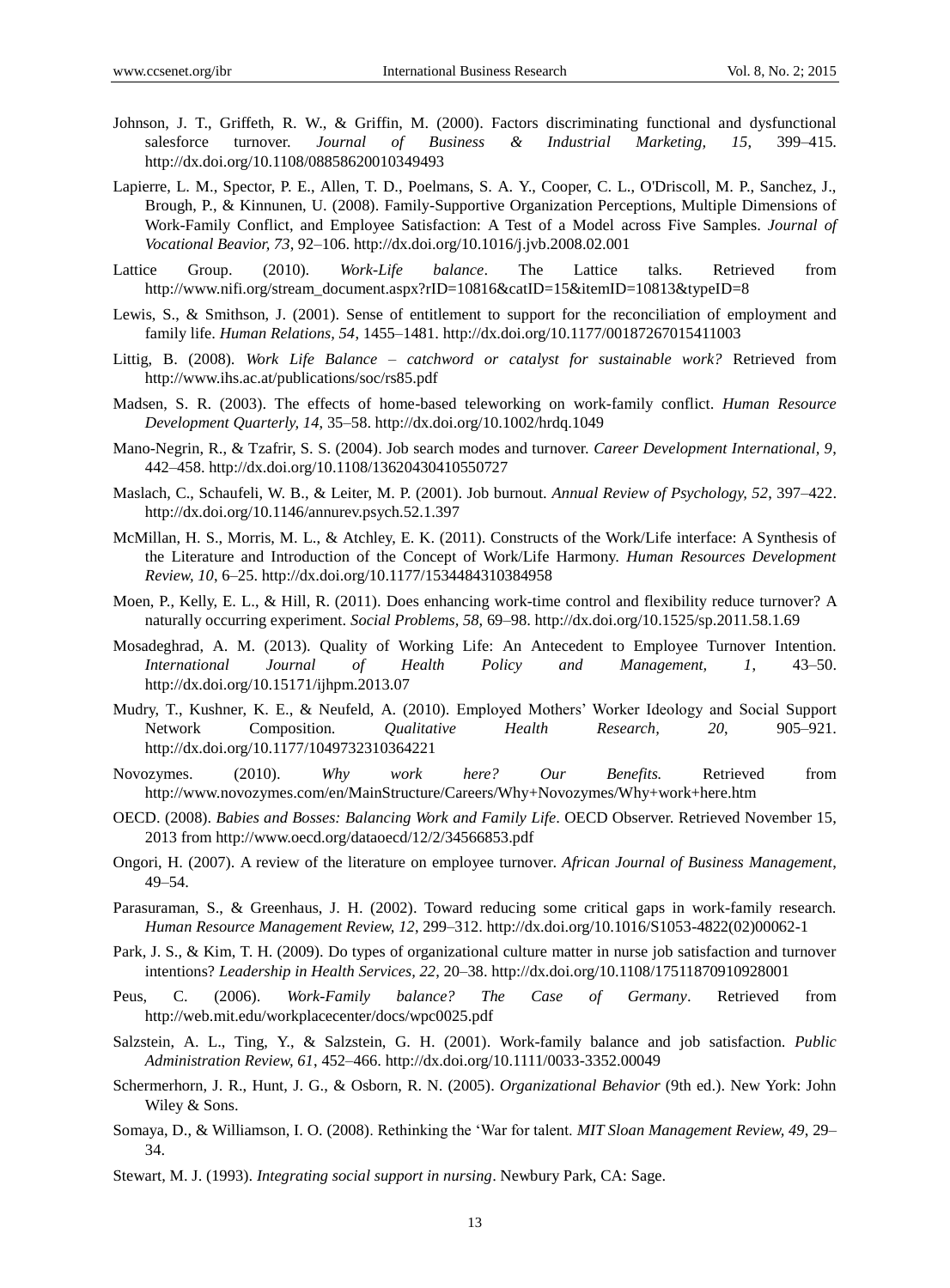- Swanberg, J., Werner, M., & McKechnie, S. (2008). Workplace flexibility for hourly lower wage employees: A strategic business practice within one national retail firm. *The Psychologist-Manager Journal, 11*, 5–29. http://dx.doi.org/10.1080/10887150801963836
- Švab, A. (2007). Combining Work and Family Life in Slovenia: An Ethic of care perspective for normative policy analysis. *Društvena istraživanja, 16*, 965–987.
- Thévenon, O. (2008). *Family policies in Europe: Available databases and initial comparison*s. Vienna: Yearbook of Population Research 2008. http://dx.doi.org/10.1553/populationyearbook2008s165
- Ton, Z., & Huckman, R. S. (2008). Managing the Impact of Employee Turnover on Performance: The Role of Process Conformance. *Organization Science, 19*, 56–68. http://dx.doi.org/10.1287/orsc.1070.0294
- Trefalt, S., & Perlow, L. (2005). Learning from Women Who Make it Work. *Qualitative Organizational Research,* 227–252.
- Valcour, M. (2007). Work-based resources as moderators of the relationship between work hours and satisfaction with work-family balance. *Journal of Applied Psychology, 92*, 1512–1523. http://dx.doi.org/10.1037/0021-9010.92.6.1512
- Vanderpool1, C., & Way, S. A. (2013). Investigating Work–Family Balance, Job Anxiety, and Turnover Intentions as Predictors of Health Care and Senior Services Customer-Contact Employee Voluntary Turnover. *Cornell Hospitality Quarterly, 54*, 149–160. http://dx.doi.org/10.1177/1938965513478682
- Voydanoff, P. (2001). Conceptualizing Community in the Context of Work and Family. *Community, Work and Family, 4*, 133–189. http://dx.doi.org/10.1080/713658928
- Woods, R. H. (1995). *Managing Hospitality Human Resources*. Educational Institute of the American Hotel and Motel Association, East Lansing, MI.

Zografos, G. (2006). Employee Turnover Statistics Remain a Great Tool. *Franchising World, 38*, 36–36.

## **Appendix A**

**Dendrogram resulting from cluster analysis (Euclidian distance; Ward method)**